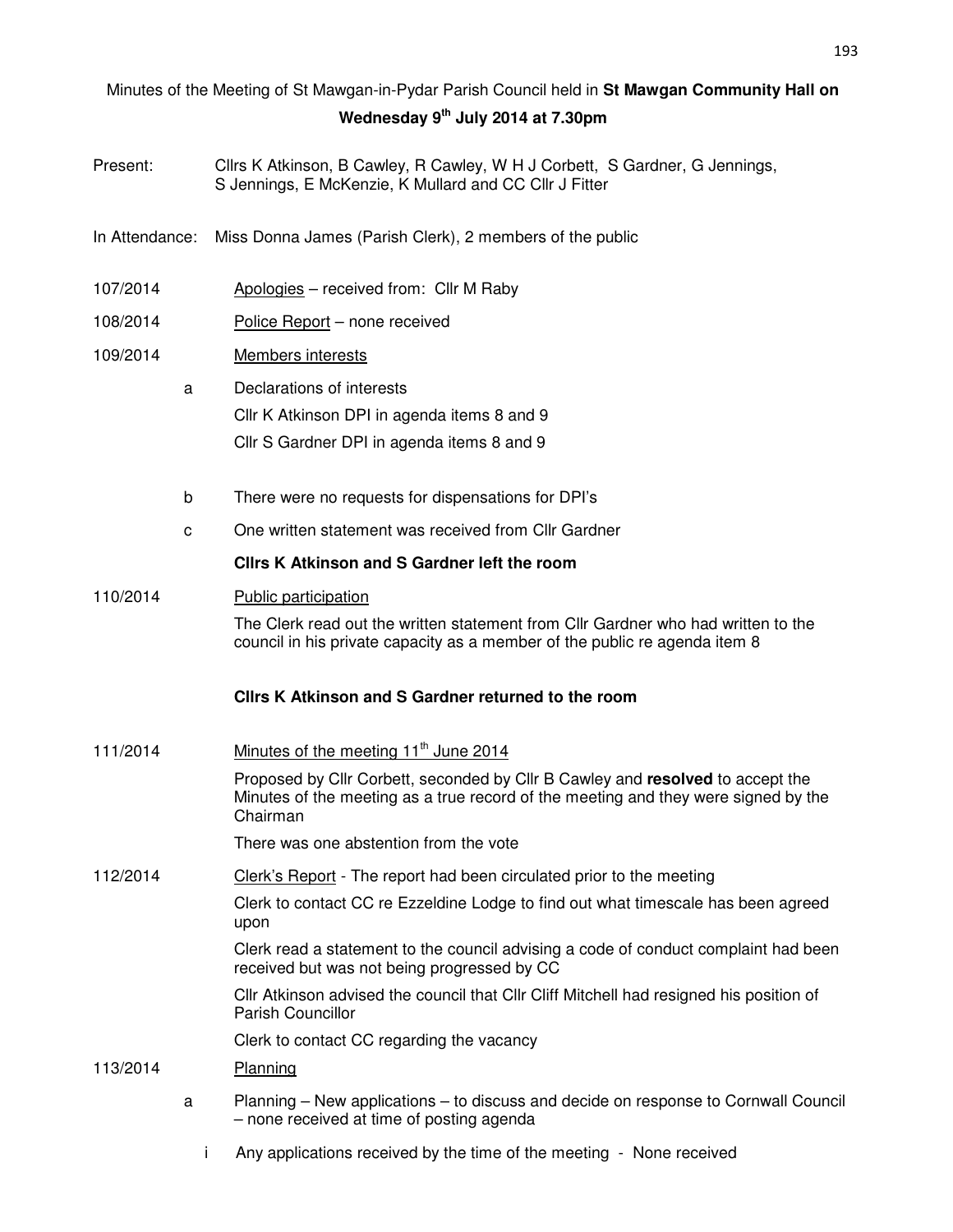- b Advices and decisions by Cornwall Council circulated
- c To discuss planning enforcement issues to refer any new issues and updates if any Clerk to contact CC and clarify with them the council's query re the caravan at Porth Farm
- d Affordable housing

Cllr Atkinson advised the council that a meeting had been organised between the council's affordable housing representatives and CC.

## **Cllrs K Atkinson and S Gardner left the room**

114/2014 Modification Order Application – WCA 573: To consider whether the council wishes to resubmit the modification order

> After lengthy discussion proposed by Cllr B Cawley, seconded by Cllr R Cawley and **resolved** that the council would contact PINS and ask that the Modification Order application be expedited.

115/2014 Access to parish council shed at rectory lane: To mandate the clerk to work with the land owners to identify reasonable vehicular access to the council's shed:

> Proposed by Cllr Corbett, seconded by Cllr B Cawley and **resolved** to mandate the clerk to contact the land owners in relation to access to the council's shed

#### **Cllrs K Atkinson and S Gardner returned to the room**

116/2014 Neighbourhood planning – update:

Cllr McKenzie updated the council on the Neighbourhood planning group. The group requires more members from the community.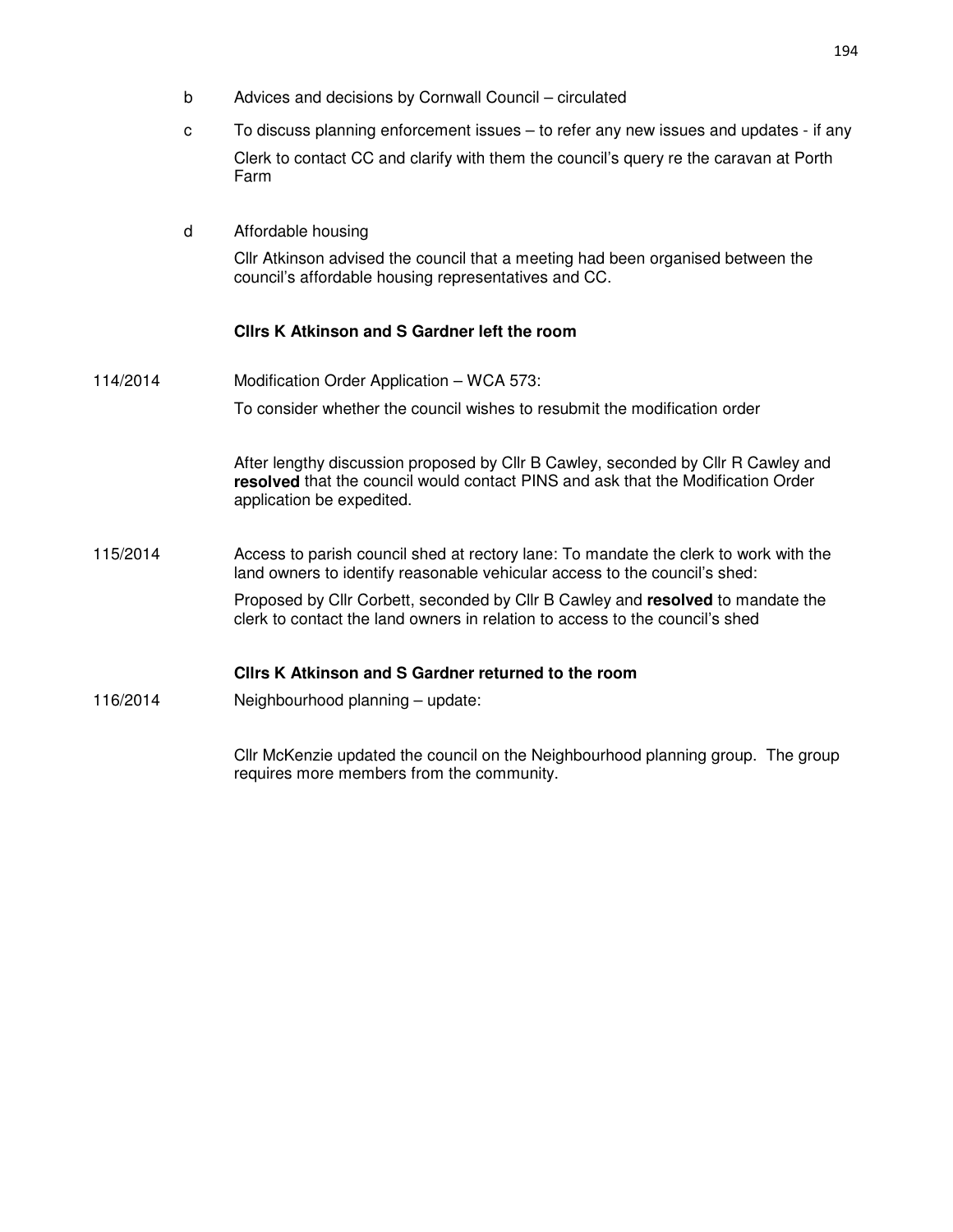## 117/2014 Working groups:

- a Beach and environment
	- i To receive report and recommendations and agree any associated expenditure

Cllr Corbett advised the council that the matting that Cllr Tavener had removed from the disabled access area of the beach after the winter storms had disappeared from outside of Mike Farmer's compound.

Clerk to check with Mike Farmer to see if the matting has been stored elsewhere

- b Amenities
	- i To receive report and recommendations and agree any associated expenditure Report received prior to meeting
- c Transport and Rights of Way
	- i To receive report and recommendations and agree any associated expenditure

Cllr R Cawley reported that Cllr Gardner had advised that there were issues with 2 footpaths, one had a bull in the field, and the other was overgrown and not easily identified.

Clerk to contact land owner to advise of issue

- 118/2014 Reports to receive reports from meetings none received
- 119/2014 The council to consider applications for burial memorials requests circulated prior to meeting
	- a i New grey granite memorial for H E Tremaine

Council agreed no objections to the proposed memorial

ii Additional inscription for D M Higman

Council agreed no objections to the proposed additional inscription

120/2014 St Mawgan Public Toilets – To receive quotes from solicitors for the purchase of the toilets; appoint solicitor and any associated expenditure and receive report from the working group

> Cllr Atkinson suspended standing order 21 for this agenda item to allow Cllr Fitter to address the council

After lengthy discussion and considering the 3 quotes, proposed by Cllr Mullard and seconded by Cllr G Jennings and resolved to appoint Ralph Law Solicitors to work on behalf of the council in the purchase of the public toilets.

Cllr Corbett abstained from the vote as he had had dealings with the solicitors from whom the council had received quotes

Cllr B Cawley advised the council that Mr Middleditch had offered his help with the project, for plumbing and his time

Cllr G Jennings wished to thank Cllr B Cawley for her hard work in cleaning the toilets on behalf of the council

Cllr B Cawley reported that the council had been granted £2500 from the Bedruthan Steps Community Fund towards the St Mawgan toilets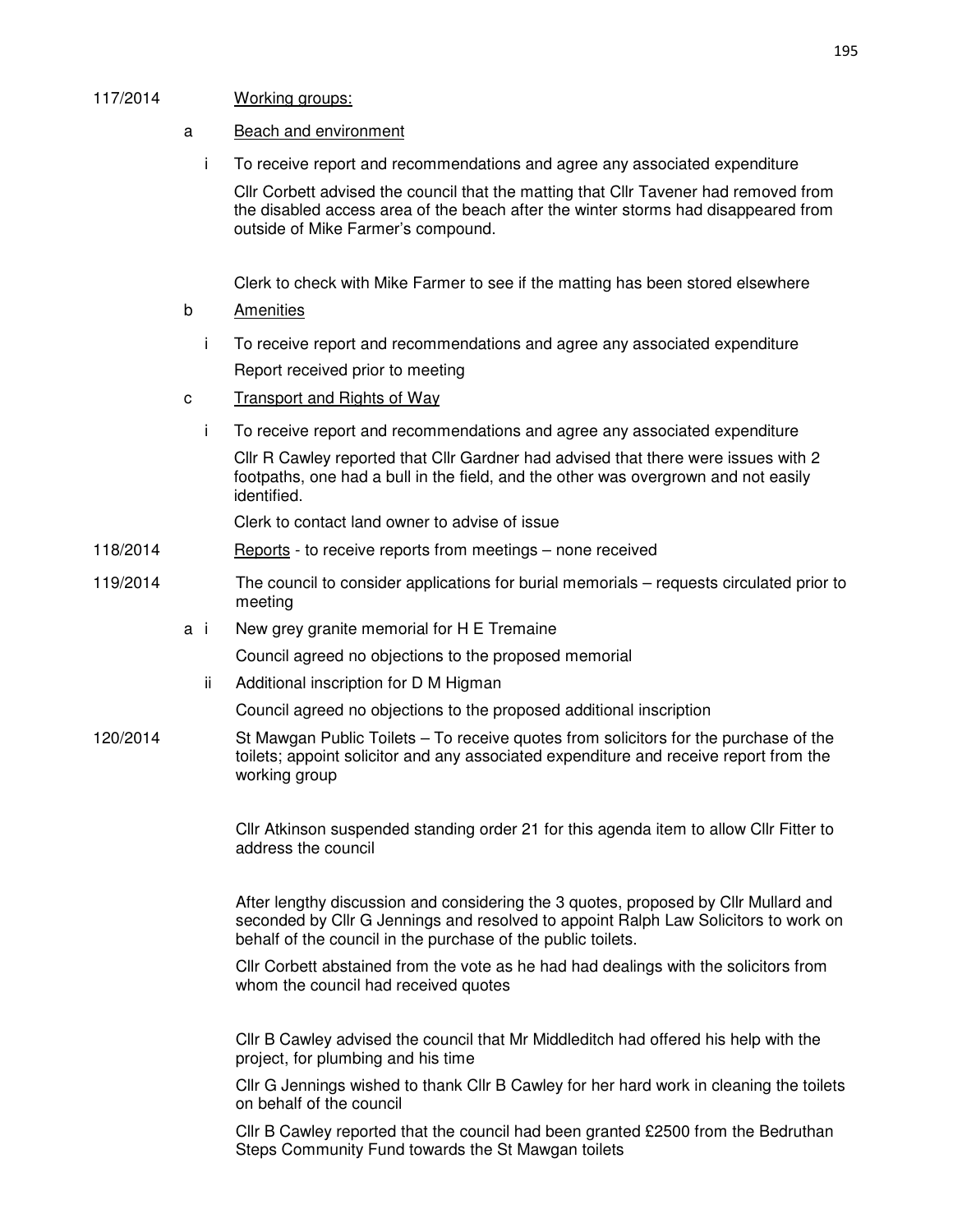Proposed by Cllr Atkinson and seconded by Cllr McKenzie and resolved to appoint Cllrs Atkinson and McKenzie to deal with any queries from the solicitors during the clerk's annual leave period.

121/2014 Cllr Gardner to update the council on the revised standing orders:

Cllr Gardner updated the council on the work he had done on the standing orders for the council.

After lengthy discussion, the council agreed that the clerk should contact CALC to ask them to review the existing standing orders of the council. It was also agreed for the clerk to review the model standing orders in the light of Cllr Gardner's recommendations and to produce her suggested version.

A meeting with CALC to enable Councillors to discuss Standing Orders was to be investigated.

#### 122/2014 Accounts

Proposed by Cllr B Cawley, seconded by Cllr L McKenzie and **resolved** by the council that accounts totalling £ 2903.74 listed below, were approved for payment and duly signed. There was 1 abstention from the vote.

| <b>T</b> Michell                     | Maintenance                   |           | £ 1138.35 |
|--------------------------------------|-------------------------------|-----------|-----------|
| D James                              | Salary & Expenses             | £         | 456.28    |
| D James                              | <b>Expenses</b>               | £         | 56.71     |
| <b>HMRC</b>                          | PAYE Tax & NI                 | £         | 100.40    |
| M Farmer                             | <b>Beach Cleaning</b>         | £         | 712.00    |
| <b>Grant Thornton External Audit</b> |                               | £.        | 240.00    |
| D Vickery                            | Bus Shelter cleaning contract | £         | 200.00    |
|                                      |                               |           |           |
| Total                                |                               | £ 2903.74 |           |

123/2014 To note and discuss if appropriate the correspondence received since the last meeting – list circulated prior to meeting

> Clerk to contact the deputy Town Clerk at Newquay Town Council in response to their correspondence and advise that Cllrs Atkinson, G Jennings and Mullard would like to meet with them.

124/2014 Notice of items for the next meeting:

The agenda for the council's August meeting will only cover planning, the beach and accounts